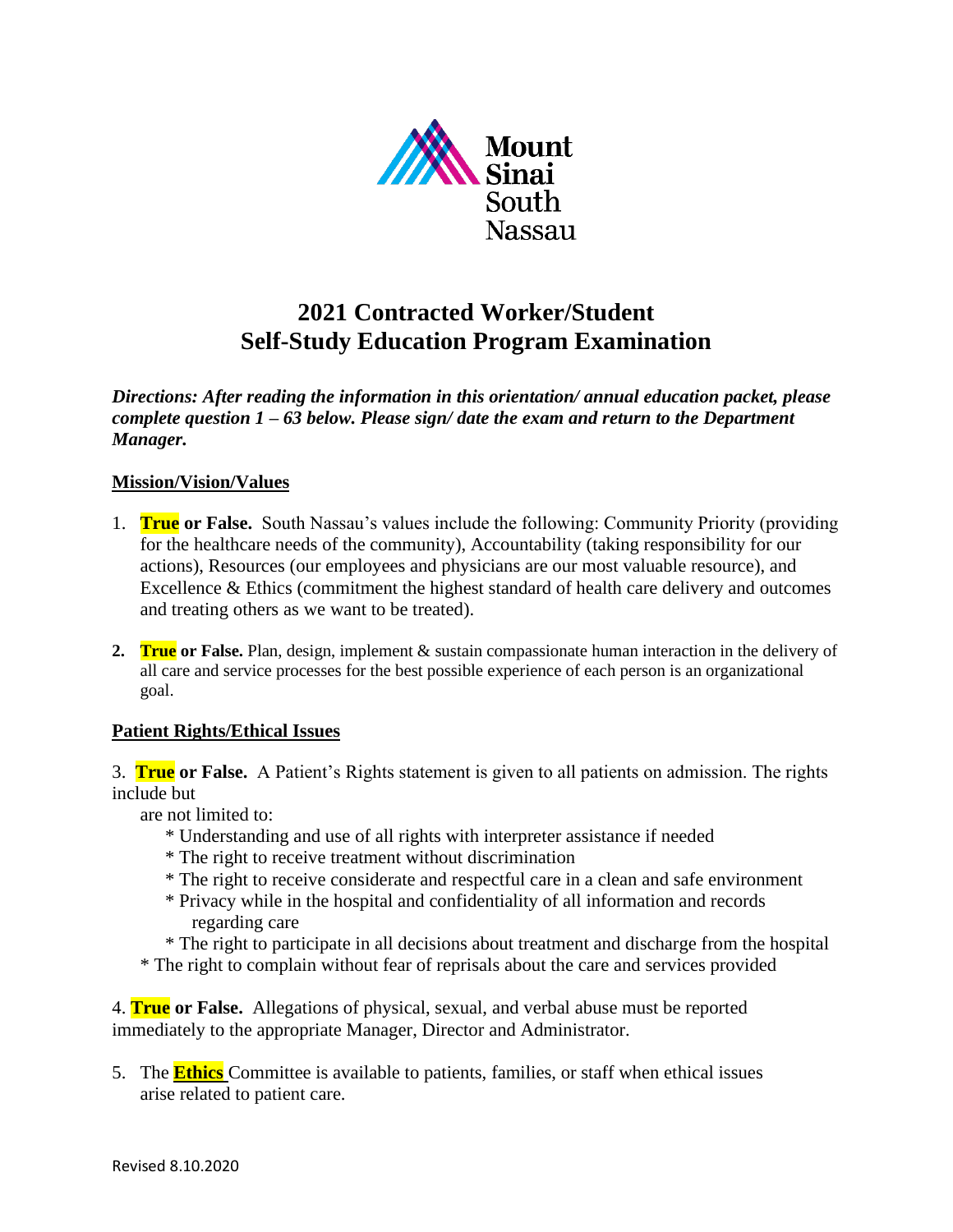# **Restraint Philosophy and Fall Prevention Program**

6. **True or False**. The patient has the right to safe implementation of restraint or seclusion by trained staff. Restraints are initiated only if alternatives to restraints have been unsuccessful.

7. **True or False**. Patient's identified as risk for falling wear orange identification bands.

## **Corporate Compliance/HIPAA**

8. **True or False.** The Compliance Program is a way for ensuring that employees and agents of MOUNT SINAI SOUTH NASSAU conduct their business activities in an ethical and legal manner.

9. **True or False.** It is my responsibility to report any compliance-related question, concern, suggestion or potential issue to the Compliance Office.

10. **True or False**.I can accept a gift card (such as a Dunkin Donuts or Starbucks gift card) if it is only for \$5.00.

11. **True or False.** Medical identity theft (also known as a "Red Flag") may be detected during the registration process or during treatment. I should report all suspected cases of medical identity theft to a supervisor.

12. **True or False.** All compliance issues are reported in good faith and the reporter should not fear of intimidation or retaliation.

13. **True or False**. HIPAA Compliance has a code of conduct, which is to be abided by all personnel, including employees, students, volunteers, contracted workers, Physicians & Allied Health Staff, which was approved by the Board of Directors and supports the hospital's Compliance Program.

14. **True or False**. PHI stands for Protected Health Information and can come in several forms including electronic, verbal, written and faxed.

15**. True or False**. I can look up a co-worker's lab result, even if it not part of my job function to provide them with the information if they say it is ok.

16. **True or False.** A good way to remember how we can legally use patient information without specific authorization under HIPAA is by remembering the Acronym **TOP** (Treatment, Operations, and Payment).

17. **True or False.** If you see a negative review or post on social media by a patient, customer or employee you should personally respond to the individual.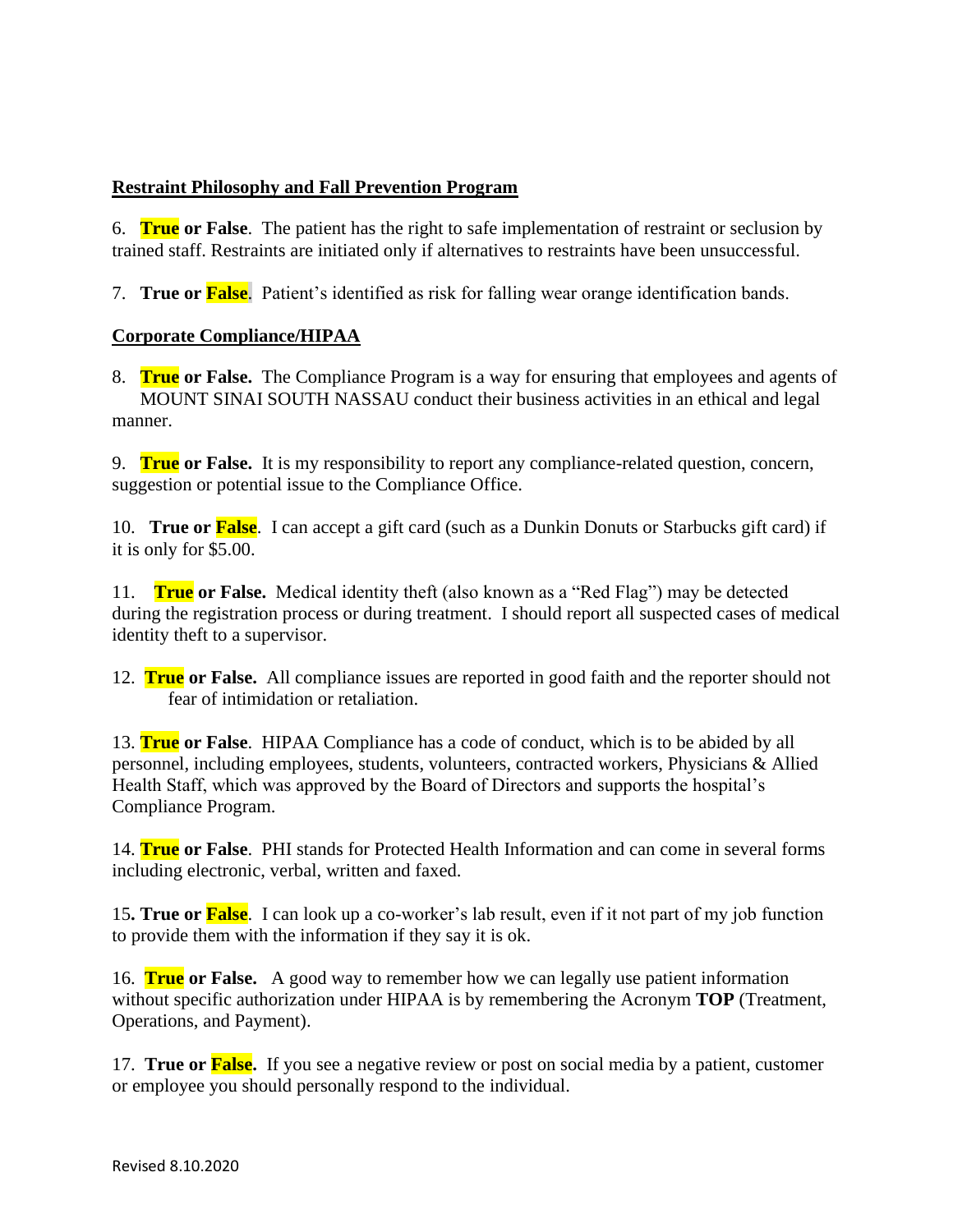## **Performance Improvement**

18. **True or False**. PDSA is the performance improvement methodology used at MOUNT SINAI SOUTH NASSAU.

19. **True or False.** SMART goals are specific, measurable, accurate, relevant and timely.

#### **Service Excellence**

- 20. **True or False.** *RELATE*" stands for Reassure, Explain, Listen, Answer, Take Action, and Express Appreciation.
- 21. **True or False**. South Nassau non- negotiable behaviors includes escorting patients and visitors to their destination.

#### **Patient Relations/Service Recovery**

- 22. **True or False. I**t is the responsibility of all MOUNT SINAI SOUTH NASSAU employees to participate in the Service Recovery Program.
- 23. **True or False.** A Level 3 Complaint is considered to be a Grievance and must be handled according to CMS regulations.

#### **Risk Management & Patient Safety**

- 24. Who is the Patient Safety Officer? Meg Gambale
- 25. What are the 2 patient identifiers used for inpatients at Mount Sinai South Nassau? 1. First Name, Last name 2. Medical Record number
- 26. **True or False.** Our FMEA projects currently are working on the safety of behavioral health patients in a non-behavioral health setting and inpatient Code Sepsis.

## **Infection Control**

- 27. **True or False.** All employees, physician, visitors, vendors, contracted workers and students must wear a surgical mask and complete a self-monitoring screen when entering the hospital and off-site locations.
- 28. **True or False.** Candida Auris is a drug resistant fungus that causes serious infections and is difficult to treat.
- 29. **True or False.** Adherence to meticulous hand hygiene is the number one way of preventing the acquisition of hospital acquired infection.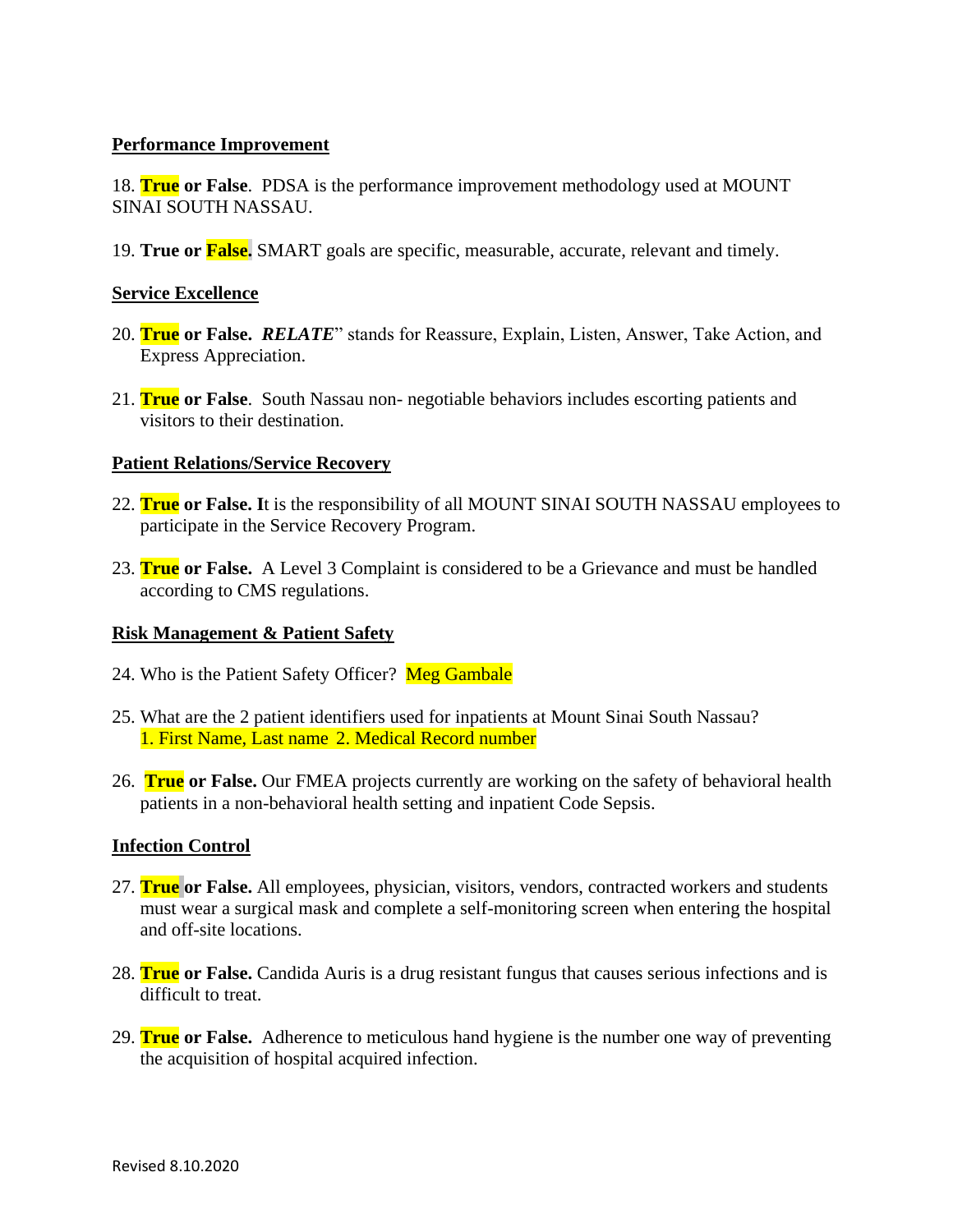- 30. **True or False.** Exposure to blood and/or body fluids through a needle stick, splash, scratch, cut or bite, must be reported immediately to your supervisor and be evaluated in Employee Health, or if on an off shift, in the Emergency Room. The Needle stick hot line is ext. 4444.
- 31. **True or False**. If your hands are visibly soiled, you are removing gloves, or if the patient is diagnosed with C Difficile or Candida Auris, the hand washing gel may be used to clean your hands instead of soap and water.
- 32. **True or False**. In the event of an incident involving blood and/or body fluid contamination, to clothing or uniform, the exposed employee must turn in the contaminated clothing or uniform to the Hospital Linen Department.
- 33. Name the 5 types of Isolation used at Mount Sinai South Nassau:
- 1. **Airborne** 2. **Droplet** 3. **Contact** 4. **Contact Plus** 5. **Special Droplet & Contact for COVID-19**

#### **Back Safety**

34. **True or False.** The safest way to carry is to keep objects in the "green" zone, at waist height, and close to your body.

### **Safety & Security**

- 35. **True or False.** Ways to prevent violence include treating people with respect, trusting your instincts, staying calm, and reporting all incidents immediately to your supervisor and Security.
- 36. **True or False.** Security Incident reports are prepared for missing/lost property only.
- 37. **True or False.** Mount Sinai South Nassau is a smoke-free institution. Smoking is not permitted anywhere on campus, including off-site locations. Employees found smoking on campus will be subject to disciplinary action.
- 38. ID badges must be worn at **shoulder** level at all time on the hospital grounds

#### **Hazardous Materials**

- 39. **True or False**. SDS sheets are found in Environmental Services only.
- 40. **True or False.** Any staff member who discovers a spill should contact Environmental Services at extension 4613 or pager 706, 24 hours a day and 7 days a week.
- 41. **True or False.** Hazardous pharmaceutical wastes are placed in BLACK Containers. These color-coded containers are found in clinical areas throughout the hospital: Pharmacy,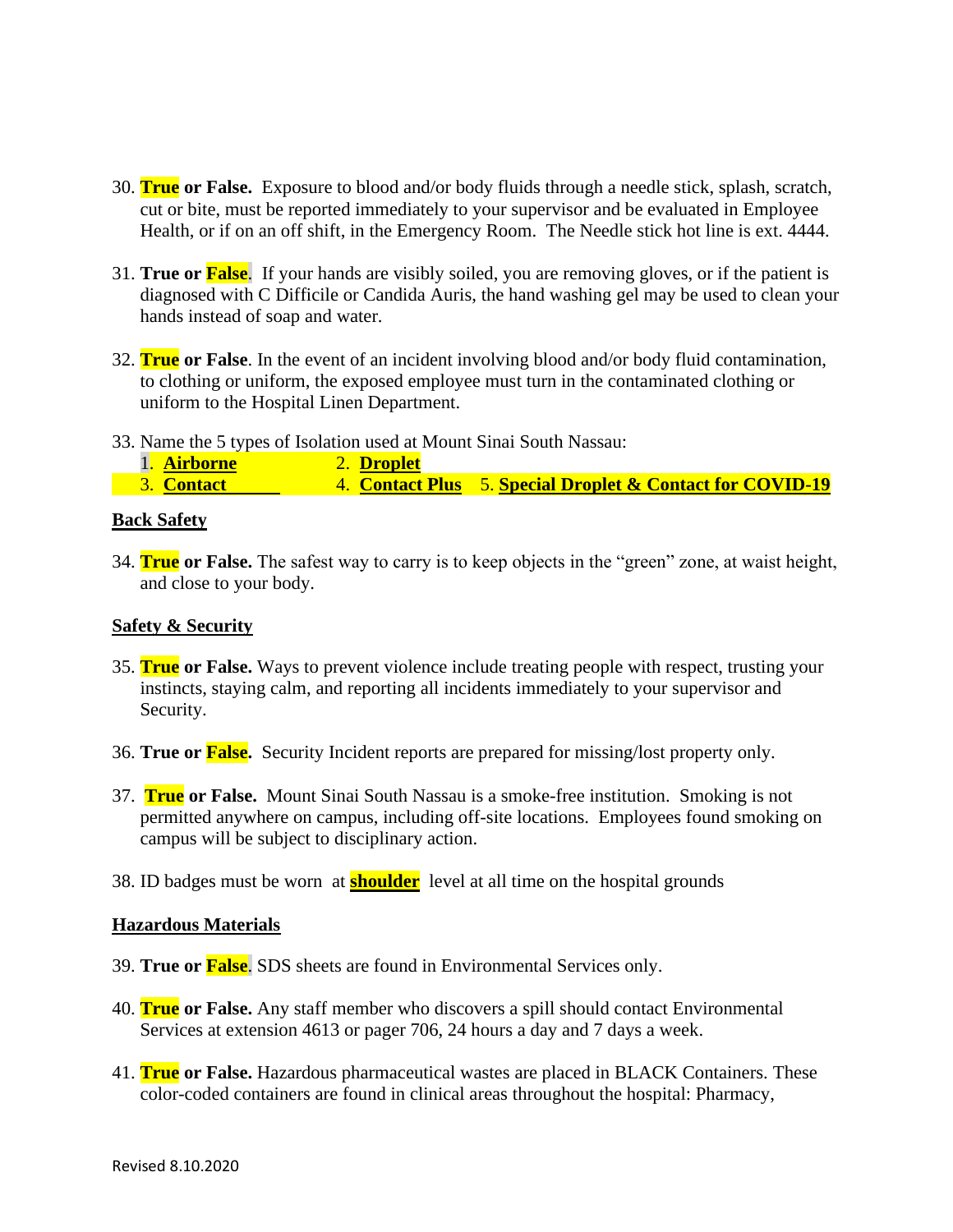Medication Rooms, Soiled Utility Rooms, and Procedural Areas (OR's, CT scanner room).

# **Environment of Care**

- 42. **True or False.** Biomed can be reached by paging 880 or calling extension 4269**.**
- 43. What does R.A.C.E. stand for? **Rescue, Alarm, Confine , Extinguish/Evacuate**
- 44. **True or False.** When using a fire extinguisher, we use the steps PASS (Pull, Aim, Squeeze, and Sweep).
- 45. What is the crisis management standard tool that MOUNT SINAI SOUTH NASSAU uses to manage emergency responses? **HICS (Hospital Incident Command System).**
- 46. What does Code Triage, Level 1-4 stand for? **Mass Casualty Incident/Patient Influx**
- 47. What does Code Silver stand for**? Active Shooter, Threatening Individual with a weapon, hostage situation or barricaded individual**.
- 48. What does Mr./Mrs. Walker alert mean? **Patient wandered off the unit**.
- 49. What does Code ID stand for? **Infectious Disease Patient requiring immediate Isolation and** Higher Level of PPE.
- 50. What does Code Gray Lockdown mean? **Entry and Egress Control Team.**
- 51. **True or False**. When notified of an emergency, you should quickly tell as many people as possible**.**

# **Cultural Sensitivity**

- 52. **True or False.** Preferred tools or services available for language interpretation include: CyraCom phone, TYY phone, Language Coordinator, Language Bank, ASL videophone and family members.
- 53. **True or False.** The Spiritual Care program recognizes that pastoral counseling and other spiritual guidance is an integral part of the patient's healing process.
- 54. **True or False**. The Extended Capacity Equipment list is available on the Bariatric Departmental Resources page on the SNweb.

## **Harassment/Disruptive Behavior**

- 55. **True or False**.A harassment complaint may be reported to my supervisor or manager, HR, or any member of administration without retaliation.
- 56. **True or False.** Disruptive Behavior is behavior which, by its very nature, inhibits or interferes with the professional activities and interactions of hospital employees and medical